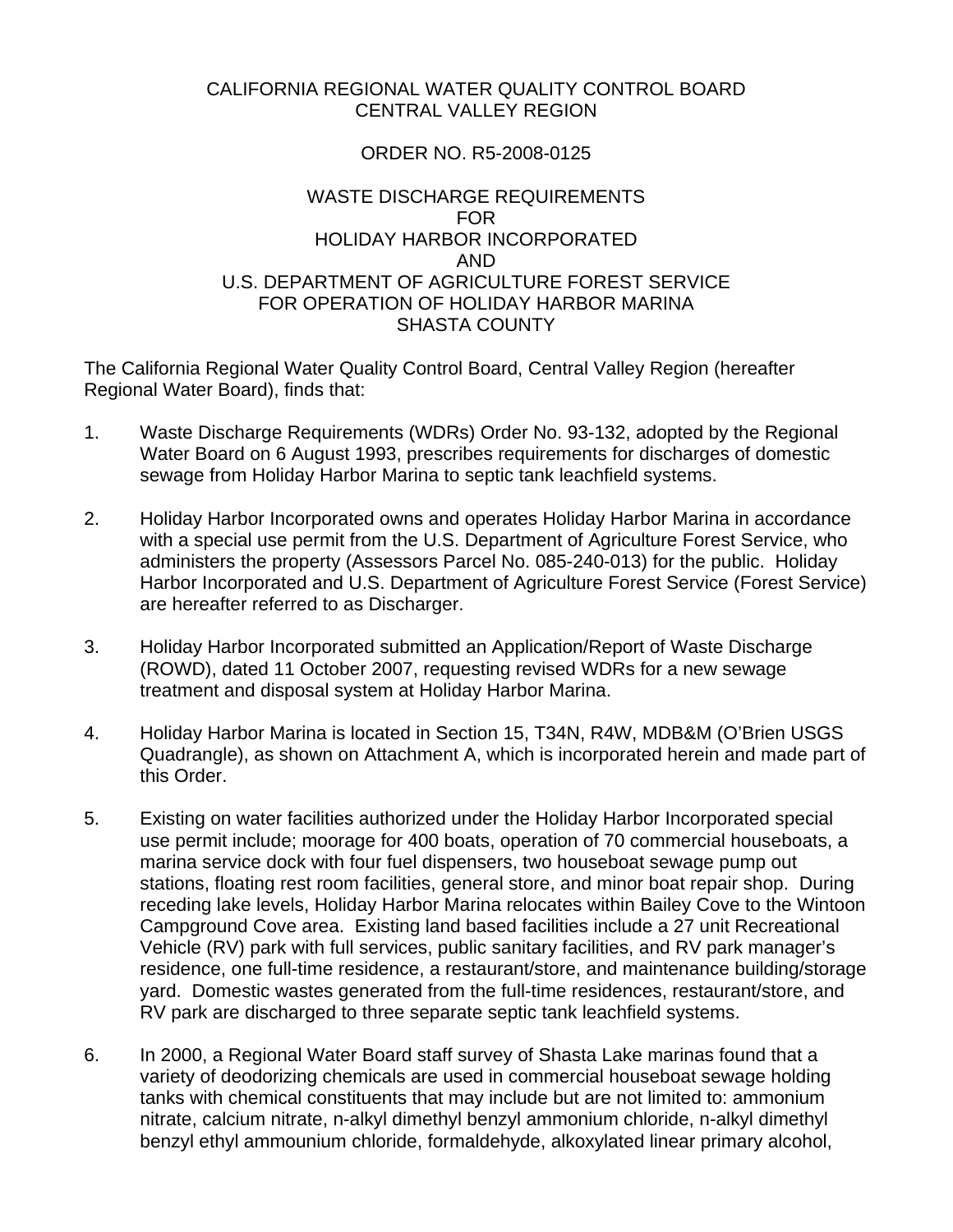gluteraldehyde, methanol, and ethoxylated nonylphenol. The amount of deodorizing chemicals used in sewage holding tanks of private houseboats, cabin cruisers, and small portable toilets is unknown. Holiday Harbor Incorporated exclusively uses 'Happy Camper' odorless holding tank treatment, which does not contain formaldehyde.

- 7. On 6 September 2001, the Regional Water Board adopted Resolution No. 05-01-211 authorizing the Executive Officer to enter into a memorandum of understanding (MOU) with the Forest Service, to eliminate gray water discharges from houseboats to Shasta Lake after 6 September 2006. In January 2004, the Executive Officer and Forest Service Supervisor signed MOU No. 04-MU-11051458-004.
- 8. Gray water is defined in MOU No. 04-MU-1151458-004 as water generated from showers, kitchen sinks, bathroom sinks, wet bars, dishwashers, and washing machines.
- 9. The Discharger operates 70 commercial houseboats. At this time, none of the commercial houseboats are equipped with hot tubs. However, if hot tubs are installed in the future, the wastewater will be removed through the marina's sewage pump-out system.
- 10. In July 2007, Holiday Harbor Incorporated constructed an on-site sewage treatment system to accommodate the increased waste flow rates from the capture of gray water. The system includes one 10,000-gallon surge tank, one 10,000-gallon septic tank with a duplex pump, and 2,072 linear feet of leach lines on approximately one-half acre of land in the overflow parking area approximately 2 miles from the marina. Wastewater is trucked to the disposal site from the existing 2,500-gallon holding tank. The system is designed to treat and dispose of a maximum of 7,500 gallons per day. Wastewater generated above the maximum design flow will be hauled to the Redding Regional Septage Disposal Facility in Anderson.
- 11. Wastes may also be discharged to Shasta Lake as a result of marina operations such as the refueling of vessels, storage of fuel, storage of chemicals, and maintenance of the facilities (including cleaning, washing, and refurbishing of rental houseboats). During the cleaning process, the Discharger uses water and a dilute solution of cleaning agent. Wastewater from houseboat cleaning is directly discharged to Shasta Lake.
- 12. Petroleum products are stored in two 10,000-gallon underground storage tanks adjacent to the RV Park manager's residence. When the marina relocates, during low water conditions, petroleum products are dispensed from two 1,000-gallon portable aboveground storage tanks. The Discharger has notified Regional Water Board staff of plans to replace the underground fuel storage tanks and store fuel in an above ground tank placed on a floating barge to service the marina. Fuel piping and the marina dock system will also be upgraded.
- 13. Minor boat repair, cleaning, and washing of rental boats occur on the marina's floating service dock. Major boat repair (including engine overhaul, the removal of aquatic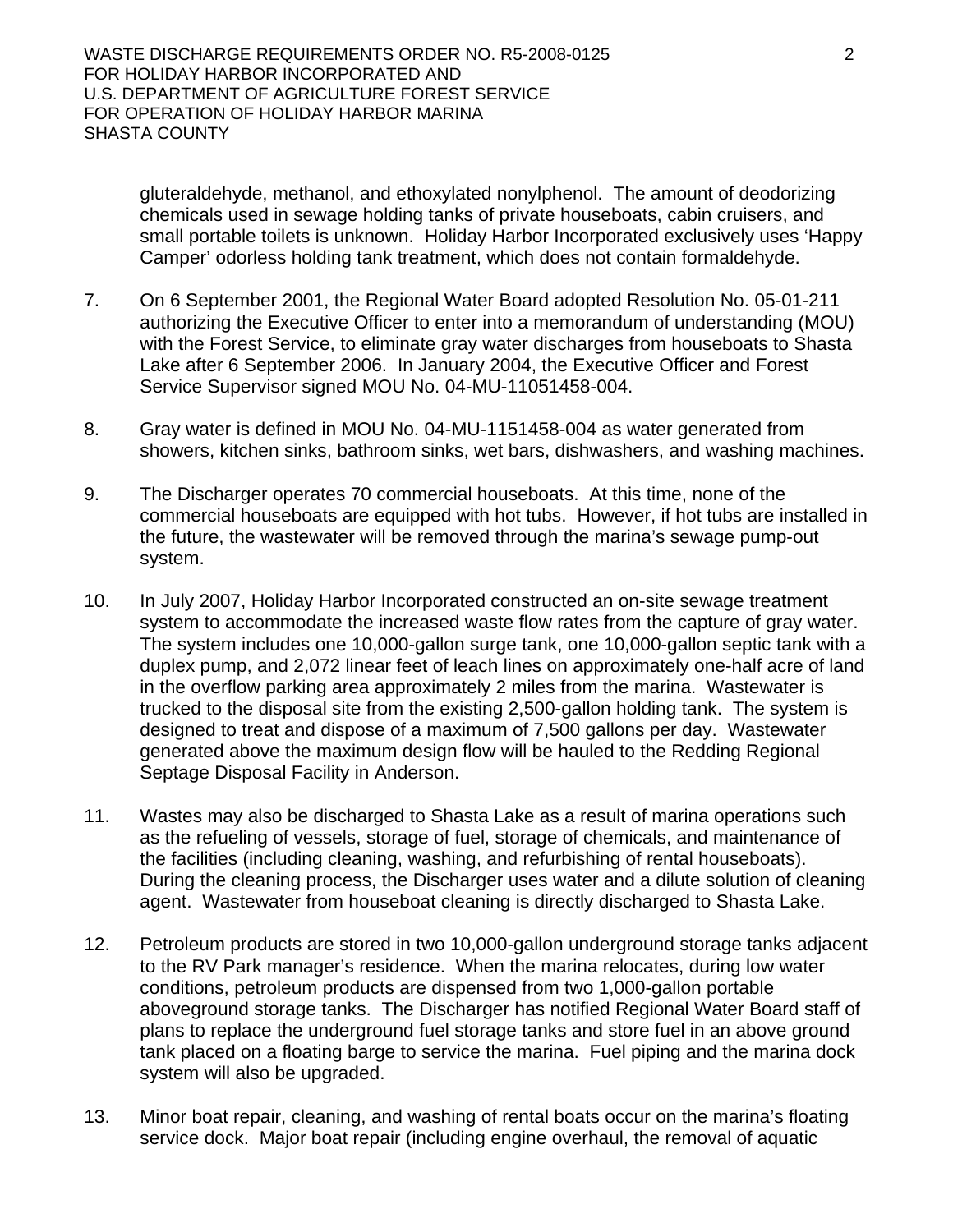growth, and loose paint from vessel hulls, and repainting) occurs within a designated boat yard and maintenance area. Most repairs occur during the winter and spring.

14. Storm water from the facility discharges to Shasta Lake and is regulated under the General NPDES Permit for Storm Water Discharges Associated with Industrial Activities (WDID # 5R45I010771).

# **SITE DESCRIPTION**

- 15. Holiday Harbor Marina lies within the Shasta Dam Hydrologic Unit (506), Shasta Lake Hydrologic Area (506.10) Calwater 2.1. The underlying soil in the disposal area consists of weathered metamorphic gravels in a sand and clay matrix to a depth of 18 feet below ground surface. In September 2004, percolation test results were between 10 and 42 minutes per inch and averaged 29 minutes per inch. The Discharger used a conservative percolation rate of 34 minutes per inch to design the new on-site sewage treatment and disposal system.
- 16. The average annual rainfall, reported at the U.S. Bureau of Reclamation Shasta Dam Station, is approximately 60 inches and the average annual evaporation rate is approximately 70 inches.

# **SURFACE AND GROUNDWATER CONDITIONS**

- 17. The *Water Quality Control Plan for the Sacramento River and San Joaquin River Basins, Fourth Edition*, (Basin Plan) designates beneficial uses, establishes water quality objectives and contains implementation plans and policies adopted by the State Water Resources Control Board. Pursuant to California Water Code Section 13263(a), waste discharge requirements must implement the Basin Plan.
- 18. Surface water drainage is to Shasta Lake, a tributary of the Sacramento River.
- 19. The Basin Plan designates the beneficial uses of Shasta Lake as municipal and domestic supply; agricultural supply; industrial supply; hydropower generation; water contact recreation; non-contact water recreation; warm freshwater habitat; cold freshwater habitat; spawning reproduction and/or early development; wildlife habitat; and navigation.
- 20. Groundwater elevations range from 1,037 feet MSL to 1,067 feet MSL in the vicinity of the Discharger's RV park. The depth to groundwater fluctuates with the elevation of Shasta Lake. The direction of groundwater flow is generally toward the southeast.
- 21. Drinking water for Holiday Harbor Marina is obtained from an on-site well regulated by Shasta County Department of Resource Management, Environmental Health Division.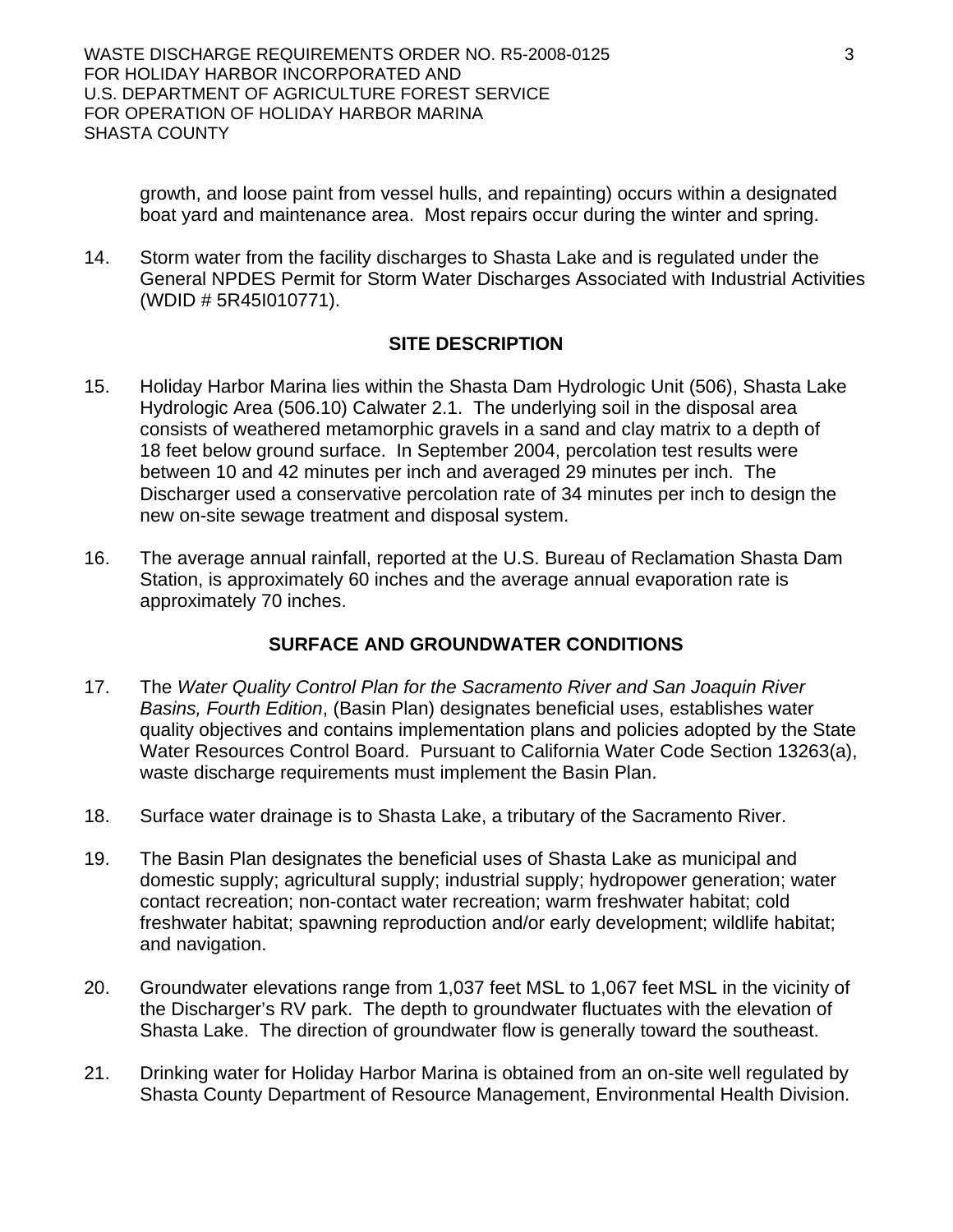- 22. The Basin Plan designates the beneficial uses of underlying groundwater as municipal and domestic supply; agricultural supply; industrial service supply; and industrial process supply.
- 23. The Basin Plan establishes numerical and narrative water quality objectives for surface water and groundwater within the basin. Water quality objectives are the limits or levels of water quality constituents established for reasonable protection of beneficial uses of water or the prevention of nuisances.
- 24. The local economy is sustained substantially by recreational activities on Shasta Lake; therefore, continued operation of the marina is important to the economic vitality of the region. Prior to implementation of MOU No. 04-MU-1151458-004, gray water was directly discharged to surface waters (Shasta Lake). Removing the direct discharge of waste to surface waters and discharging the waste to a disposal field will result in additional treatment, which otherwise would not have occurred, thus providing greater protection to waters of the state and benefiting the people of California.
- 25. State Water Resources Control Board Resolution No. 68-16 Statement of Policy with Respect to Maintaining High Quality of Waters of the State (Antidegradation Policy), requires the Regional Water Board in regulating the discharge of waste to maintain high quality waters of the state until it is demonstrated that any change in quality will be consistent with maximum benefit to the people of the State, will not unreasonable affect beneficial uses, and will not result in water quality less than that described in the Regional Water Board policies. This Order requires effluent and groundwater monitoring to assure continued protection of beneficial uses of waters of the state.

#### **GROUNDWATER MONITORING**

26. Three monitoring wells (MW-1, MW-2, and MW-3) and two piezometers (P-1 and P-2) are constructed adjacent to the new on-site sewage treatment and disposal system for use in the groundwater detection monitoring system. Well MW-3 is hydraulically upgradient and wells MW-1 and MW-2 are hydraulically down-gradient of the treatment system, as shown on Attachment B. The piezometers are installed to identify whether groundwater mounding is occurring, and if so, whether the 5-foot separation between the bottom of the leachfield and the groundwater mound is being maintained. Although regional groundwater is approximately 250 feet bgs, groundwater monitoring wells were constructed in a shallow zone to the depth of the interface between less weathered and competent bedrock to detect the presence of saturated conditions. The interface is where saturated conditions from downward percolating water would most likely develop. According to monitoring well construction boring logs, groundwater was detected approximately 1,320 feet MSL. Groundwater well construction details are described in the table below: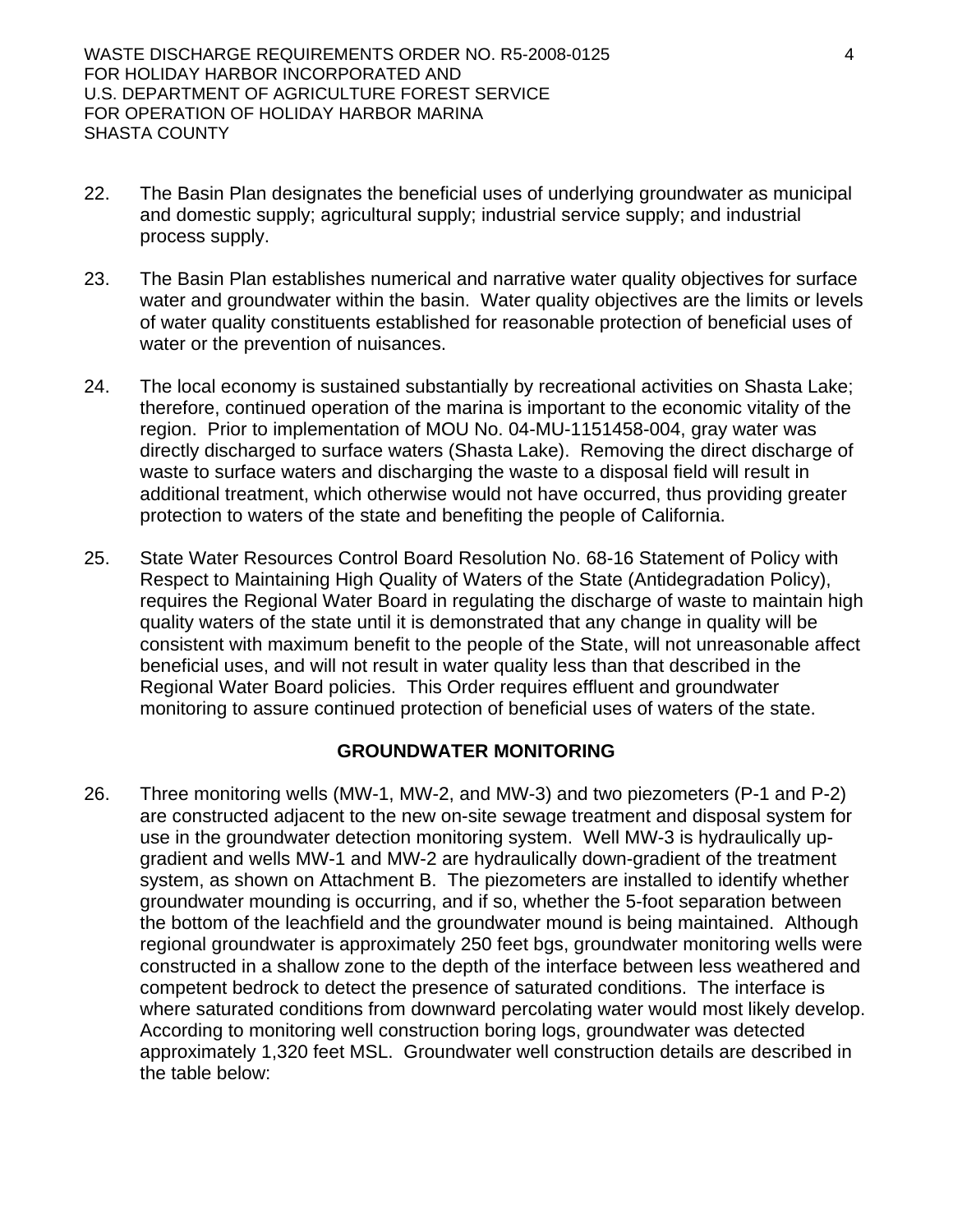| <b>Well ID</b> | <b>Type</b> | <b>Top of Casing</b><br><b>Elevation</b><br>(MSL) | <b>Depth</b><br>(ft bgs) | Depth to<br>Groundwater<br>(ft bgs) | <b>Screen Interval</b><br>(ft bgs) |
|----------------|-------------|---------------------------------------------------|--------------------------|-------------------------------------|------------------------------------|
| $MW-3$         | Background  | 1,369                                             | 29                       | 26.35                               | 19-29                              |
| $MW-1$         | Compliance  | 1,367                                             | 65.5                     | 44.72                               | 52.5-65.5                          |
| $MW-2$         | Compliance  | 1,369                                             | 69                       | 45.53                               | 59-69                              |
| $P-1$          | Piezometer  | 1,367                                             | 10                       | n/a                                 | $6.5 - 10$                         |
| $P-2$          | Piezometer  | 1,369                                             | 10                       | n/a                                 | $6.5 - 10$                         |

MSL = Mean Sea Level

ft bgs = feet below ground surface

#### **CEQA AND OTHER CONSIDERATIONS**

- 27. Regional Water Board staff received a letter dated, 26 May 2006, stating that the Forest Service had completed the Environmental Assessment (EA) for the Gray Water Leach Systems Project and, the Forest Service Supervisor signed a Decision Notice/Finding of No Significant Impact for the project. The EA and Finding of No Significant Impact comply with Title 14, California Code of Regulations (CCR), Chapter 3, Section 15221.
- 28. The action to revise waste discharge requirements for ongoing operations at Holiday Harbor Marina is exempt from the provisions of the California Environmental Quality Act (Public Resources Code Section 21000, et seq.).
- 29. California Water Code Section 13267 states, in part, that:

"In conducting an investigation specified in subdivision (a), the regional board may require that any person who has discharged, discharges, or is suspected of having discharged or discharging, or who proposes to discharge waste within its region, or any citizen or domiciliary, or political agency or entity of this state who has discharged, discharges, or is suspected of having discharged or discharging, or who proposes to discharge, waste outside of its region that could affect the qualities of the waters within its region shall furnish, under penalty of perjury, technical or monitoring program reports which the regional board requires. The burden, including costs, of these reports shall bear a reasonable relationship to the need for the reports and the benefits to be obtained from the reports. The regional board shall provide the person with a written explanation with regard to the need for the reports, and shall identify the evidence that supports requiring that person to provide the reports."

30. The Monitoring and Reporting Program required by this Order is necessary to assure compliance with these waste discharge requirements.

#### **PROCEDURAL REQUIREMENTS**

31. The Regional Water Board notified the Discharger and interested agencies and persons of its intent to prescribe revised waste discharge requirements for the discharges of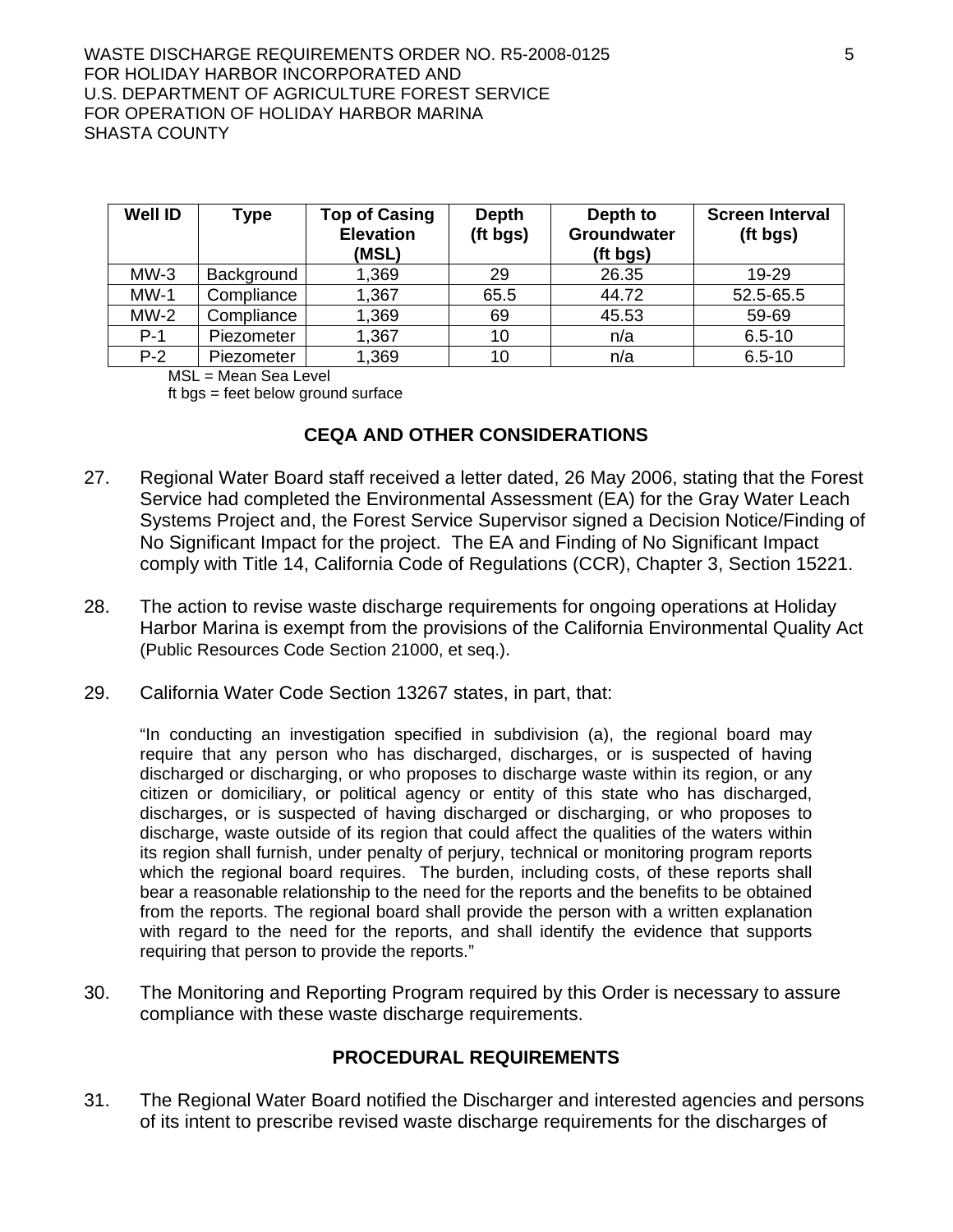waste to land, and has provided them with an opportunity for a public hearing and an opportunity to submit their written views and recommendations.

- 32. The Regional Water Board, in a public meeting, heard and considered all comments pertaining to the revision of Waste Discharge Requirements.
- 33. Any person adversely affected by this action of the Regional Water Board may petition the State Water Resources Control Board to review the action in accordance with Sections 2050 through 2068, Title 23 CCR. The petition must be received by the State Board Office of Chief Council, P.O. Box 100, Sacramento, CA 95812-0100, within 30 days of the date of adoption of this Order. Copies of the law and regulations applicable to the filing of a petition are available on the Internet at http://www.waterboards.ca.gov/water\_laws/ and will be provided upon request.

IT IS HEREBY ORDERED, pursuant to Sections 13263 and 13267 of the California Water Code, that Order No. 93-132 is rescinded, and that Holiday Harbor Incorporated and the U.S. Department of Agriculture Forest Service, their agents, successors, and assigns, in order to meet the provisions of Division 7 of the California Water Code and the regulations adopted thereunder, shall comply with the following:

#### **A. Discharge Prohibitions**

- 1. The Discharge of waste classified as 'hazardous', as defined in Section 2521(a) of Title 23, CCR, Section 2510, et seq., (hereafter Chapter 15), or 'designated' as defined in Section 13173 of the California Water Code, is prohibited.
- 2. The discharge of waste from hot tub treatment or use to surface waters or surface water drainage courses is prohibited.
- 3. The by-pass or overflow of untreated or partially treated wastewater from the sewage disposal system is prohibited.
- 4. The discharge of gray water from houseboats to surface waters is prohibited.
- 5. The discharge of solid or liquid waste or pollutants to surface water, or surface water drainage courses is prohibited.

#### **B. Discharge Specifications**

- 1. Neither the treatment nor the discharge of waste shall cause a nuisance or conditions of pollution as defined by the California Water Code, Section 13050.
- 2. The domestic wastewater discharged from the marina to the new sewage treatment and disposal system shall not exceed 7,500 gallons per day.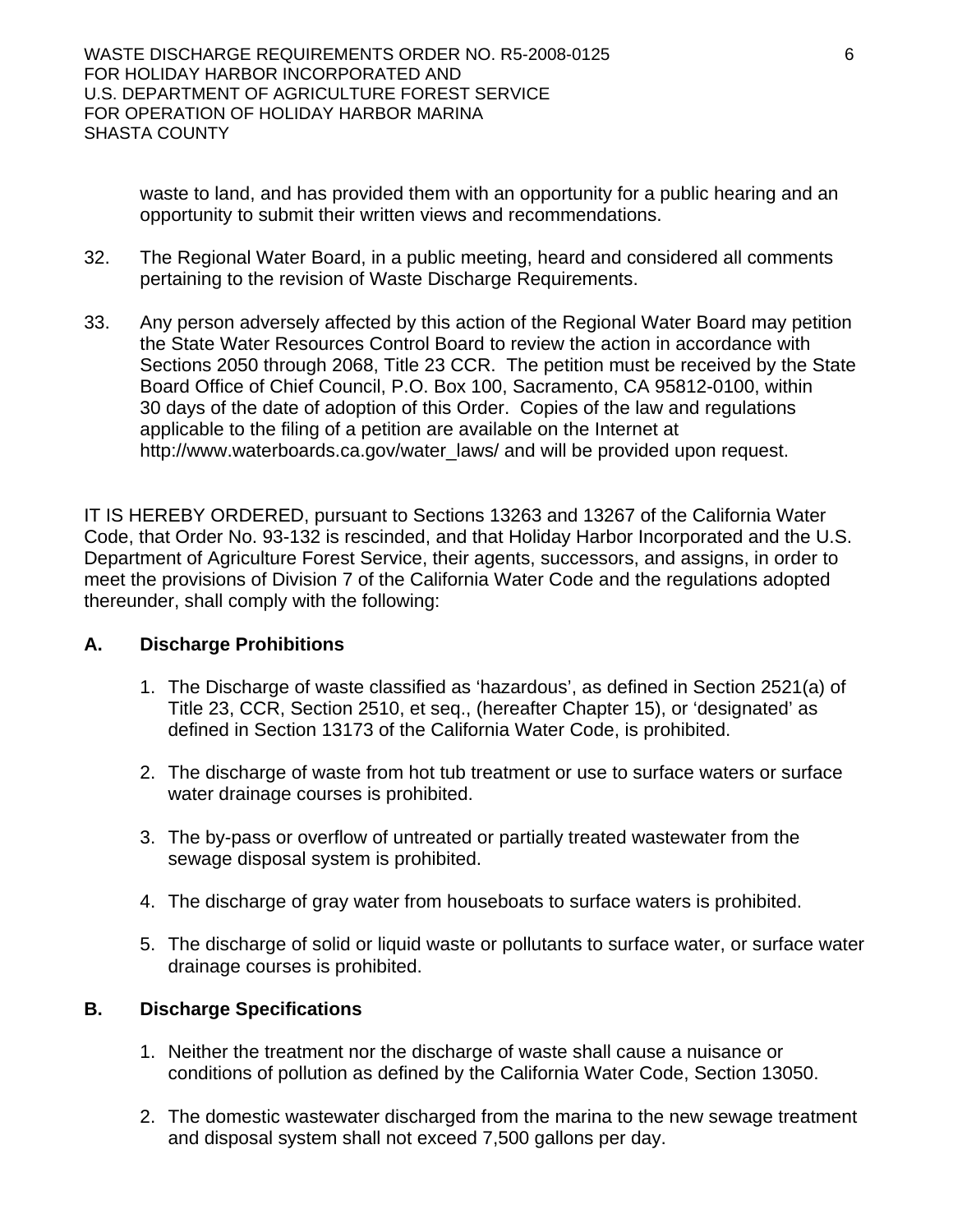- 3. The discharge shall not cause degradation of any water supply.
- 4. The discharge shall remain within the designated disposal area at all times.
- 5. The treatment facilities shall be designed, constructed, operated, and maintained to prevent inundation or washout due to floods with a 100-year return frequency.
- 6. Objectionable odors originating at the facility shall be investigated, and controlled. Failing treatment system components shall be repaired.
- 7. Solid waste shall be properly contained to prevent waste or leachate from entering surface waters.
- 8. Deodorizing chemicals and chemicals used for houseboat and facility maintenance shall be stored in containers designed to prevent discharges to groundwater, surface water, or surface water drainage courses.

#### **C. GROUNDWATER LIMITATIONS**

1. The discharge shall not cause contamination of underlying groundwater nor cause underlying groundwater to contain waste constituents that are significantly greater, statistically, than background water quality.

#### **D. Provisions**

- 1. The Discharger shall comply with Monitoring and Reporting Program No. R5-2008-0125, which is part of this Order, and any revisions thereto as ordered by the Executive Officer.
- 2. The Discharger shall comply with all the items of the "Standard Provisions and Reporting Requirements for Waste Discharge Requirements (Standard Provisions)," dated 1 March 1991, which are part of this Order.
- 3. The Discharger shall dispose of sludge and other solids removed from waste disposal systems in a manner that is consistent with Title 27, California Code of Regulations and approved by the Executive Officer.
- 4. The Discharger shall comply with the standards contained in Title 23, California Code of Regulations, Division 3, Chapter 20, Sections 2815 through 2829, *Standards for the Removal of Sewage from Vessels*.
- 5. The Discharger shall report to the Regional Water Board any material change or proposed change in character, location, or volume of the discharge or chemical or cleaning agents used at the Facility.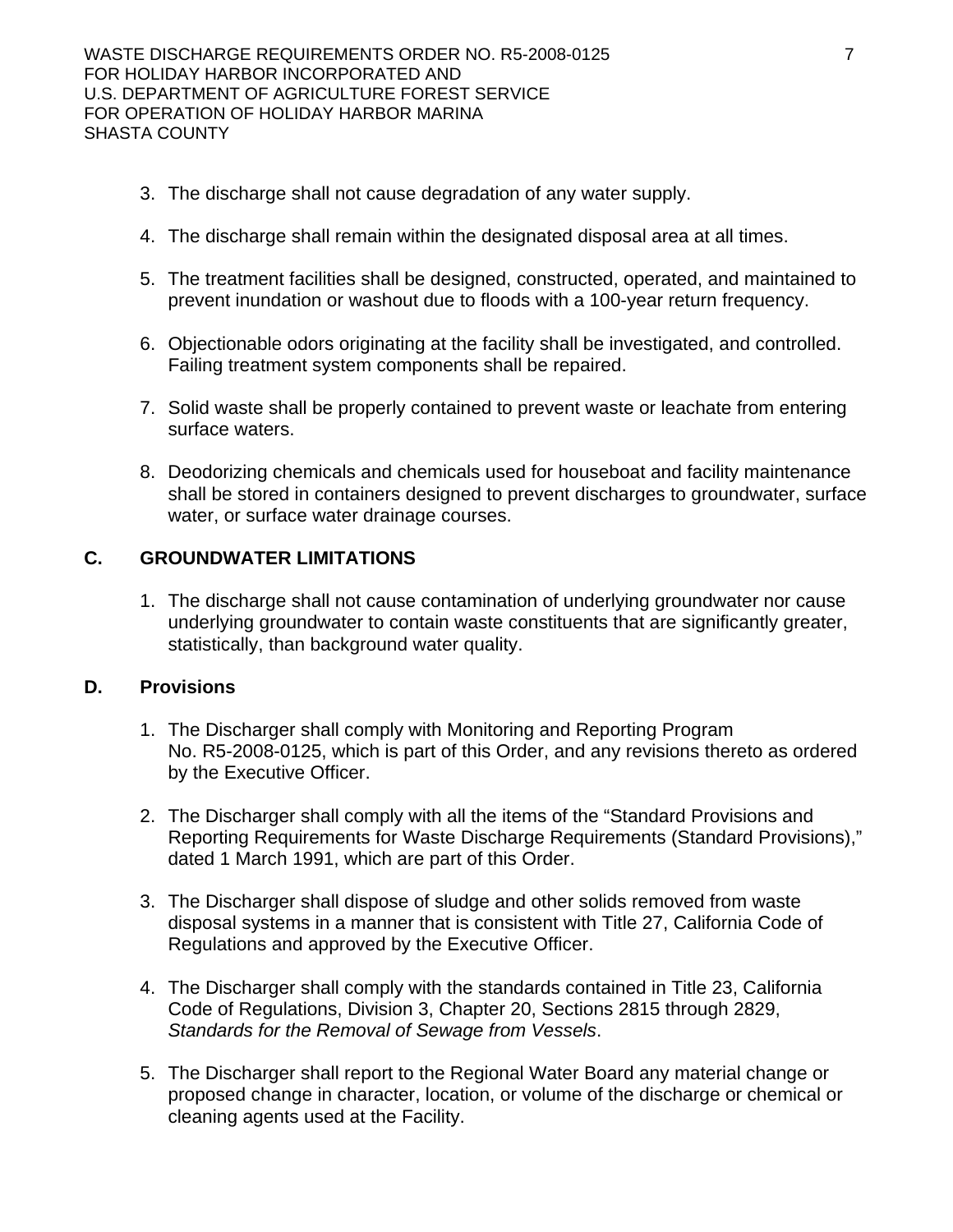- 6. In the event of any change in control or ownership of land or waste discharge facilities described herein, the Discharger shall notify the succeeding owner or operator of the existence of this Order by letter, a copy of which shall be immediately forwarded to the Regional Water Board.
- 7. The Forest Service as administrator of the property at which the discharge occurs, is ultimately responsible for ensuring compliance with these requirements. Holiday Harbor Incorporated retains primary responsibility for compliance with these requirements, including day-to-day operations and monitoring. Enforcement actions will be taken against the Forest Service only in the event that enforcement actions against Holiday Harbor Incorporated are ineffective or would be futile.
- 8. A copy of this Order and its attachments shall be maintained at Holiday Harbor Incorporated, Holiday Harbor Marina, and the Shasta-Trinity National Recreation Area, Shasta Lake Ranger Station for reference by key operating personnel.
- 9. The Regional Water Board will review this Order periodically and revise requirements when necessary.

I PAMELA C. CREEDON, Executive Officer, do hereby certify the foregoing is a full, true, and correct copy of an Order adopted by the California Regional Water Quality Control Board, Central Valley Region on 31 July 2008.

> \_\_\_\_\_\_\_\_\_\_\_\_\_\_\_\_\_\_\_\_\_\_\_\_\_\_\_\_\_\_\_\_\_\_ PAMELA C. CREEDON, Executive Officer

KB/KLC: sae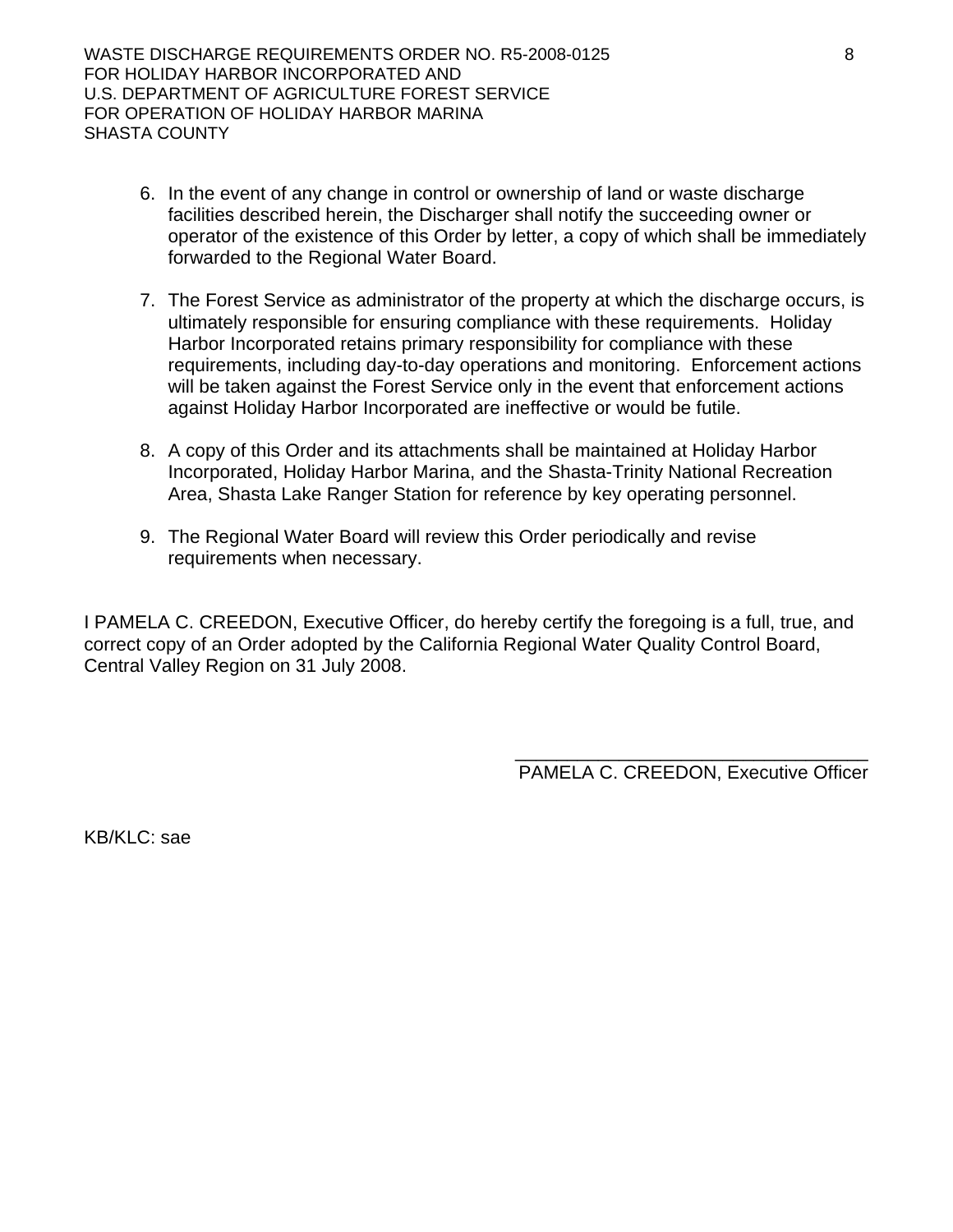# ORDER NO. R5-2008-0125 ATTACHMENT A

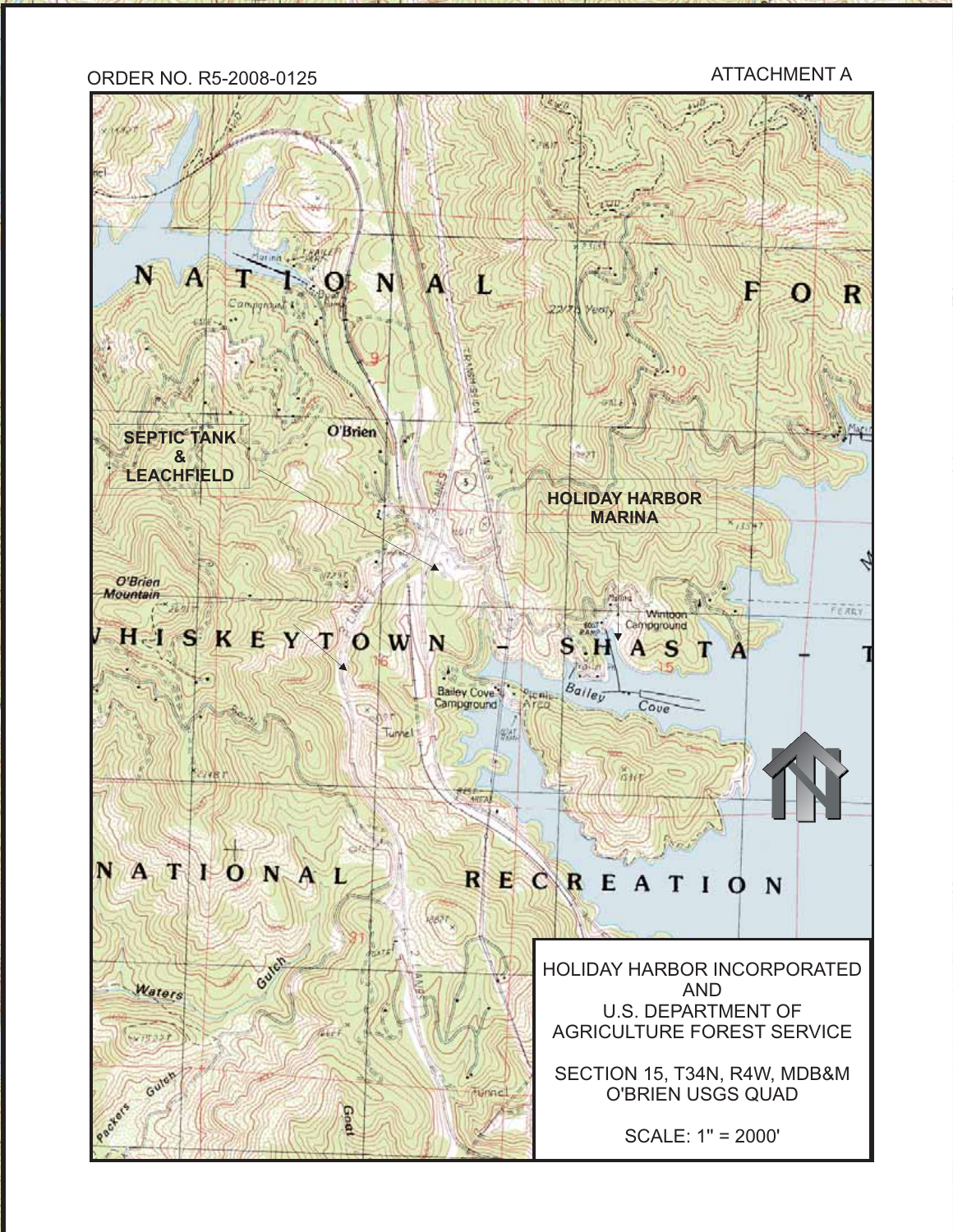#### ORDER NO. R5-2008-0125 ATTACHMENT B

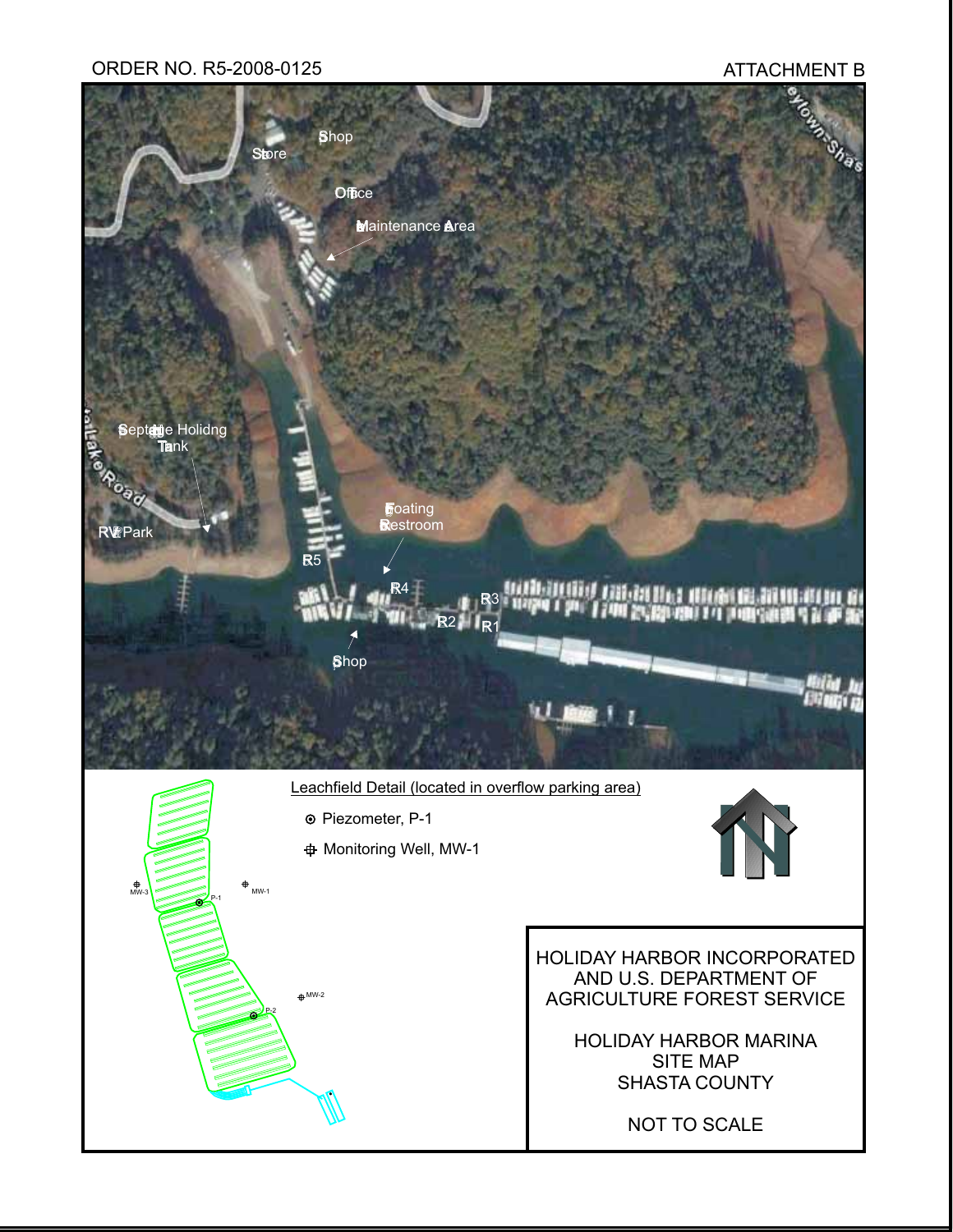#### CALIFORNIA REGIONAL WATER QUALITY CONTROL BOARD CENTRAL VALLEY REGION

#### MONITORING AND REPORTING PROGRAM NO. R5-2008-0125

#### FOR HOLIDAY HARBOR INCORPORATED AND U.S. DEPARTMENT OF AGRICULTURE FOREST SERVICE FOR OPERATION OF HOLIDAY HARBOR MARINA SHASTA COUNTY

This Monitoring and Reporting Program (MRP) describes requirements for sewage collection system, septic tank and holding tank, septic tank effluent, leachfield, groundwater and surface water monitoring, and standard observations. The Discharger shall submit **monitoring reports** to the Regional Water Board office **by the end of the month following the reporting period in which samples were collected and/or observations made (for example, the October report is due by 30 November)**.

## **REPORTING**

The Discharger shall arrange monitoring data in tabular form so that the date, sample type, and analytical result for each sample area are readily discernible. The data shall be summarized in such a manner to illustrate clearly compliance with waste discharge requirements. The results of any monitoring done more frequently than required at the locations specified in the MRP shall be reported to the Regional Water Board.

| <b>Monitoring Type</b>       | <b>Performance Schedule</b> | <b>Reporting Schedule</b> |
|------------------------------|-----------------------------|---------------------------|
|                              |                             |                           |
| Sewage Collection System     | Quarterly                   | Month performed           |
| Septic Tank and Holding Tank | Annually                    | Month performed           |
| Septic Tank Effluent         | Semi-annually               | Month performed           |
| Leachfield (visual)          | Monthly                     | Monthly                   |
| Groundwater                  | Quarterly                   | Month performed           |
| <b>ISurface Water</b>        | Monthly (May - September)   | Monthly (June - October)  |
| Standard Observations        | Monthly                     | Month performed           |

# **Table 1. Monitoring reporting schedule**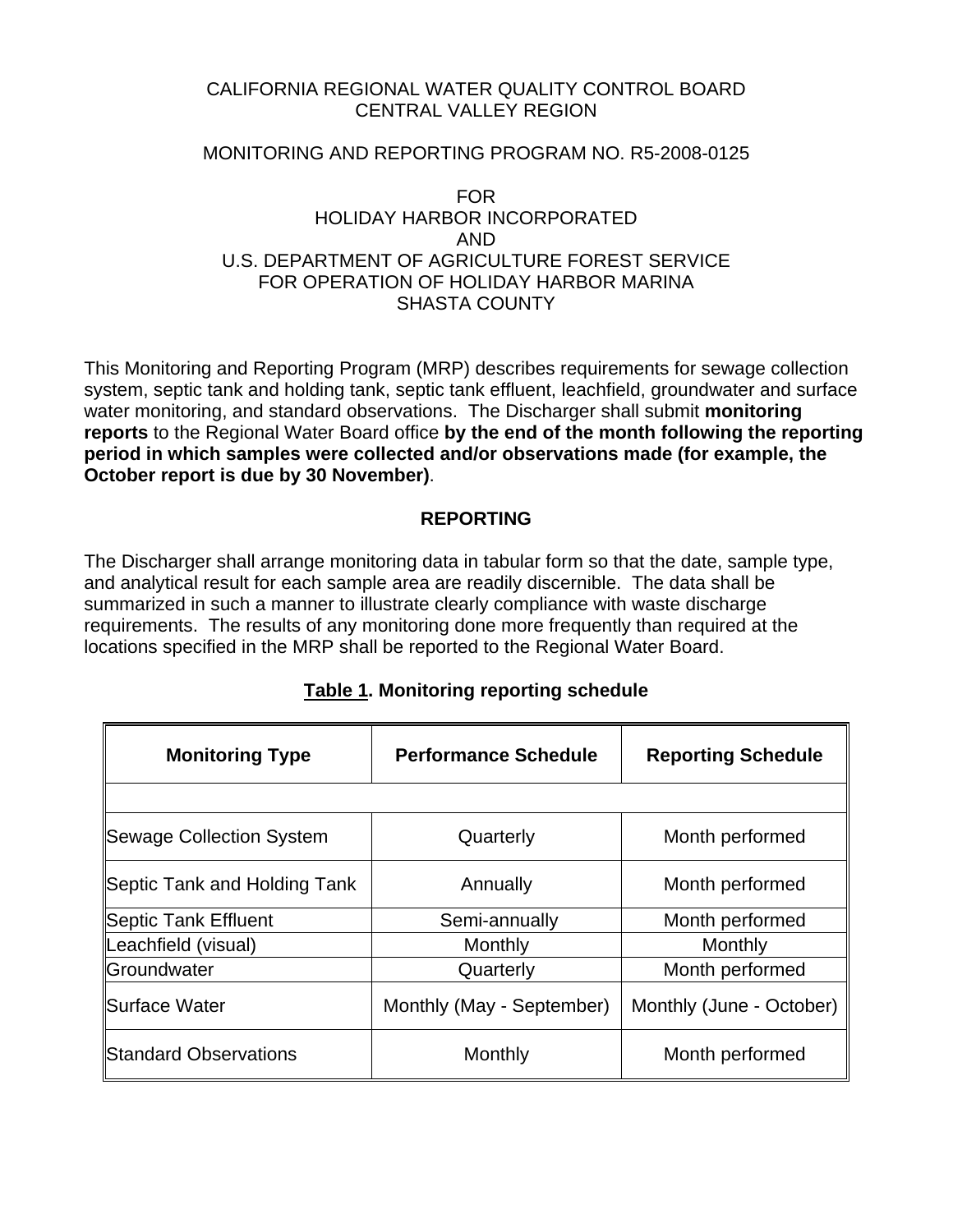## **SEWAGE COLLECTION SYSTEM MONITORING**

The Discharger shall inject an approved tracer dye, on a quarterly basis, into the sewage collection system on the marina to test for leaks and report whether dye was observed. If dye is observed, the release shall be reported to the Regional Water Board within 24 hours, and corrective action measures shall be implemented immediately.

## **SEPTIC TANK AND HOLDING TANK MONITORING**

Septic tank maintenance inspections shall be performed at least annually. Information concerning inspections and maintenance activities (including, but not limited to, pumping, replacement, and repairs) shall be reported in the corresponding monthly monitoring report.

The contents from the holding tank, marina septic tank, and residential septic tank shall be periodically removed. The last date of service of each septic tank and holding tank and the quantity of sewage removed shall also be reported.

In addition, the Discharger shall record the quantity of sewage pumped from the marina to the holding tank and from the holding tank to the new leachfield on a daily basis and report the results monthly.

# **SEPTIC TANK EFFLUENT**

A grab sample of the septic tank effluent (may be obtained from truck prior to disposal) shall be collected prior to discharging to the marina leachfield and analyzed for at least the following:

| <b>PARAMETER</b>         | <b>UNITS</b> | <b>FREQUENCY</b> |
|--------------------------|--------------|------------------|
|                          |              |                  |
| Kjeldahl-Nitrogen        | mg/L         | Semiannual       |
| Nitrate-Nitrogen         | mg/L         | Semiannual       |
| Fecal Coliform           | MPN/100 mL   | Semiannual       |
| Formaldehyde             | $\mu$ g/L    | Semiannual       |
| Biological Oxygen Demand | mg/L         | Semiannual       |
| Total Suspended Solids   | mg/L         | Semiannual       |

# **Table 2. Summary of septic tank effluent monitoring**

\*Semiannual samples shall be collected in March and August each year

#### **LEACHFIELD MONITORING**

The Discharger shall inspect all leachfields and report the presence or absence of saturated soils or standing liquid each month.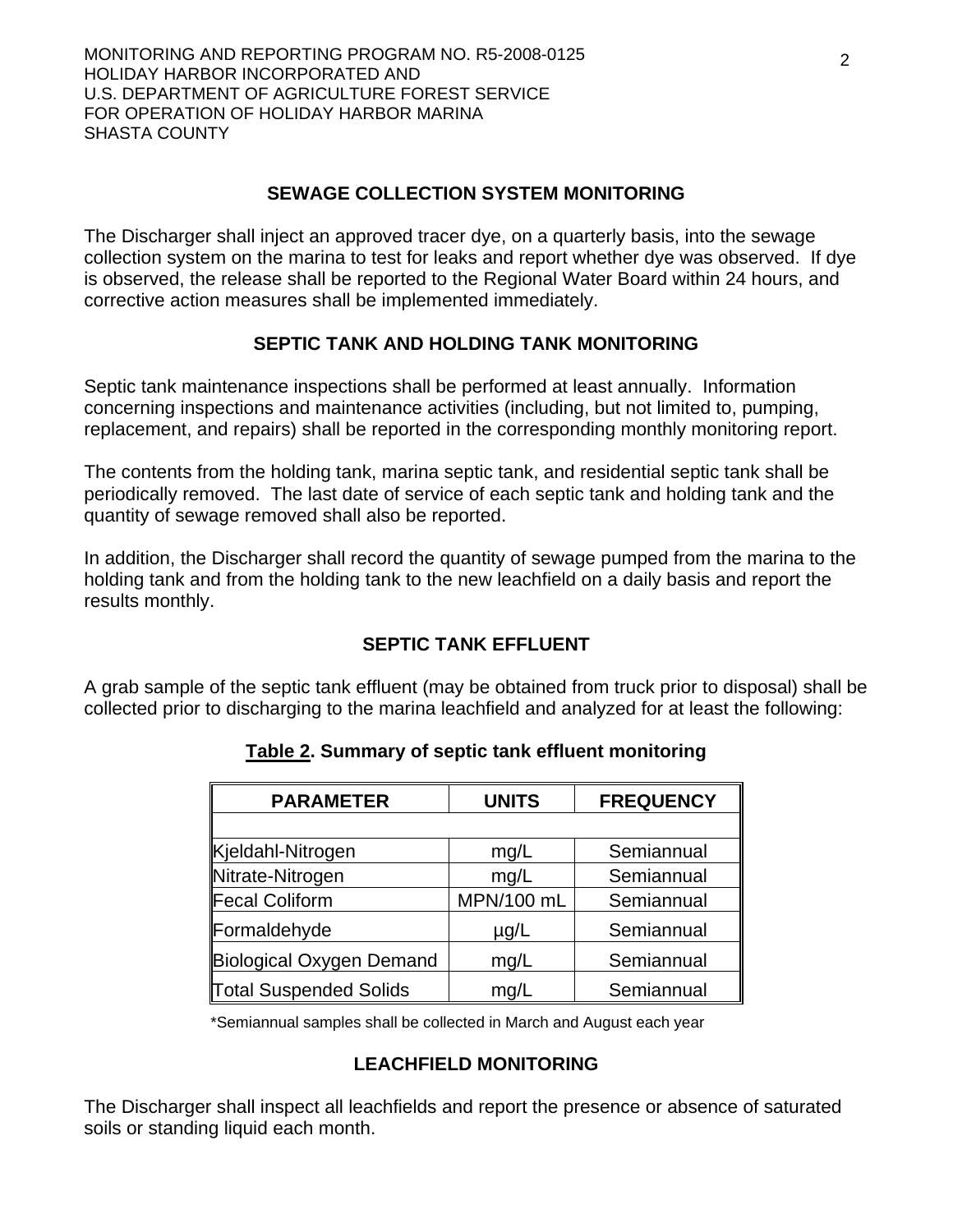#### **GROUNDWATER MONITORING**

The Discharger has installed a groundwater monitoring network consisting of two downgradient wells, one background well, and two piezometers located adjacent to the new wastewater treatment and system. The groundwater wells and piezometers shall be sampled in accordance with the following:

| <b>PARAMETER</b>              | <b>UNITS</b>           | <b>FREQUENCY</b> |
|-------------------------------|------------------------|------------------|
|                               |                        |                  |
| <b>Field Parameters</b>       |                        |                  |
| <b>Groundwater Elevation</b>  | FT., & hundredths, MSL | Quarterly        |
| Temperature                   | °C & °F                | Quarterly        |
| Turbidity                     | <b>NTUs</b>            | Quarterly        |
| <b>Specific Conductance</b>   | µmhos/cm               | Quarterly        |
| þН                            | pH units               | Quarterly        |
| Dissolved Oxygen              | mg/L                   | Quarterly        |
| <b>Monitoring Parameters</b>  |                        |                  |
| Nitrate-Nitrogen              | mg/L                   | Quarterly        |
| Kjeldahl Nitrogen             | mg/L                   | Quarterly        |
| <b>Total Coliform</b>         | MPN/100 mL             | Quarterly        |
| <b>Fecal Coliform</b>         | MPN/100 mL             | Quarterly        |
| Formaldehyde                  | $\mu$ g/L              | Quarterly        |
| <b>Total Organic Carbon</b>   | mg/L                   | Quarterly        |
| <b>Total Dissolved Solids</b> | mg/L                   | Quarterly        |

#### **Table 3. Summary of groundwater monitoring**

# **SURFACE WATER MONITORING**

Surface water samples shall be collected around the marina each month from May through September, in the general areas depicted in Attachment B, and analyzed for total and fecal coliform (Standard Method 9221 or 9222). Samples shall be collected, even if the dock configuration changes.

If any fecal coliform analysis exceeds 400/100 mL or if the geometric mean of fecal coliform analyses taken within any 30 day period exceed 200/100 mL, the Discharger shall immediately report the results, dye test the sewage collection system, and re-analyze all receiving water stations. Sampling shall continue daily until compliance is achieved.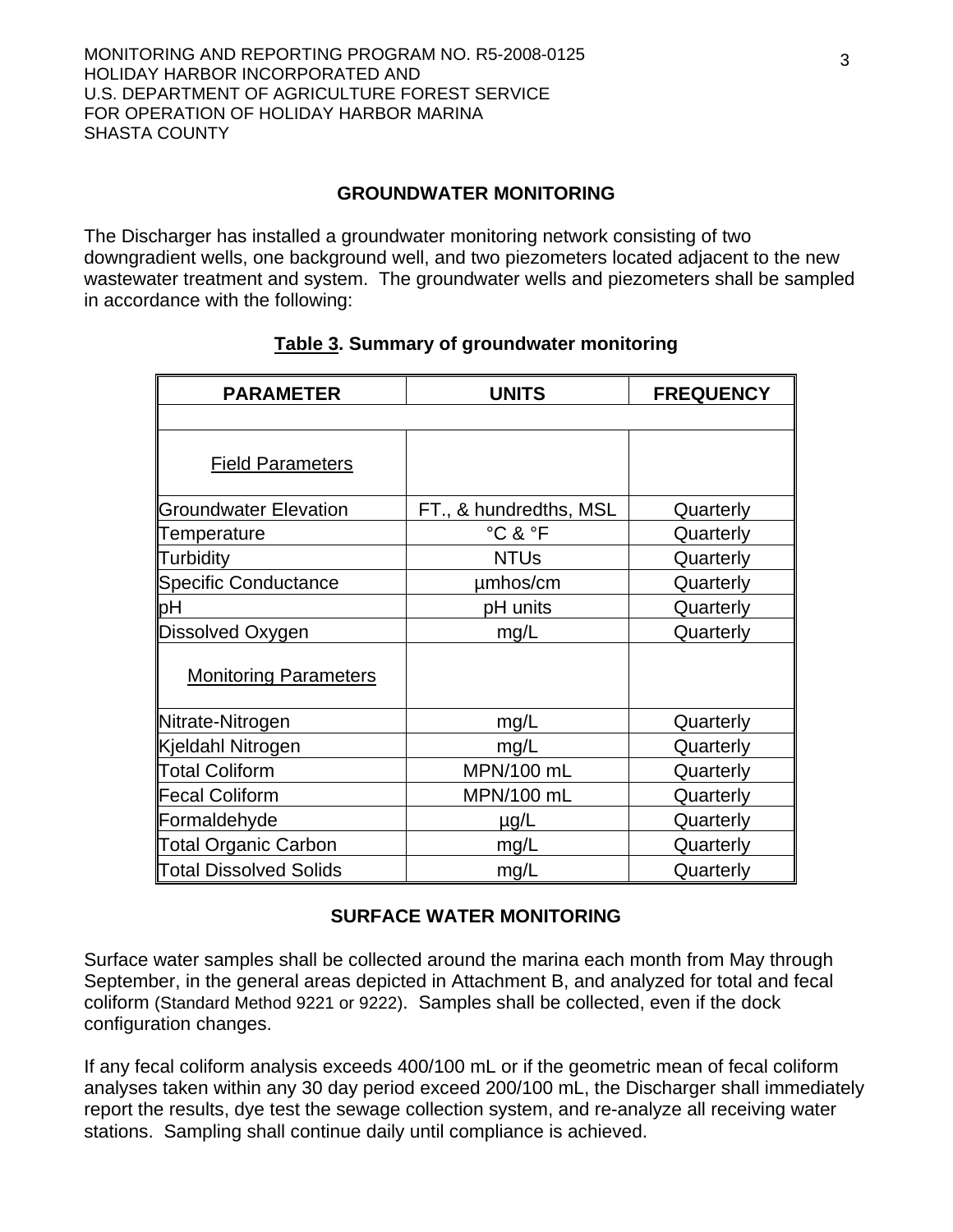## **STANDARD OBSERVATIONS**

The moorage area shall be visually inspected, at least monthly, to determine if boats are discharging gray water while moored at the facility. If gray water discharges are occurring, the vessel identification number and moorage area shall be noted and reported to the Regional Water Board. Visual observation and inspection notes shall be included in the monthly monitoring report. A log shall be kept of the water conditions with attention given to the presence or absence of:

- Floating or suspended matter
- Oil sheen or slick
- Discoloration
- Scum or foam
- Aquatic life

The Discharger shall comply with the MRP until revised by the Regional Water Board Executive Officer. The Discharger shall implement the above monitoring program as of the date of this Order.

Ordered by:

PAMELA C. CREEDON, Executive Officer

31 July 2008 (Date)

KB/KLC: sae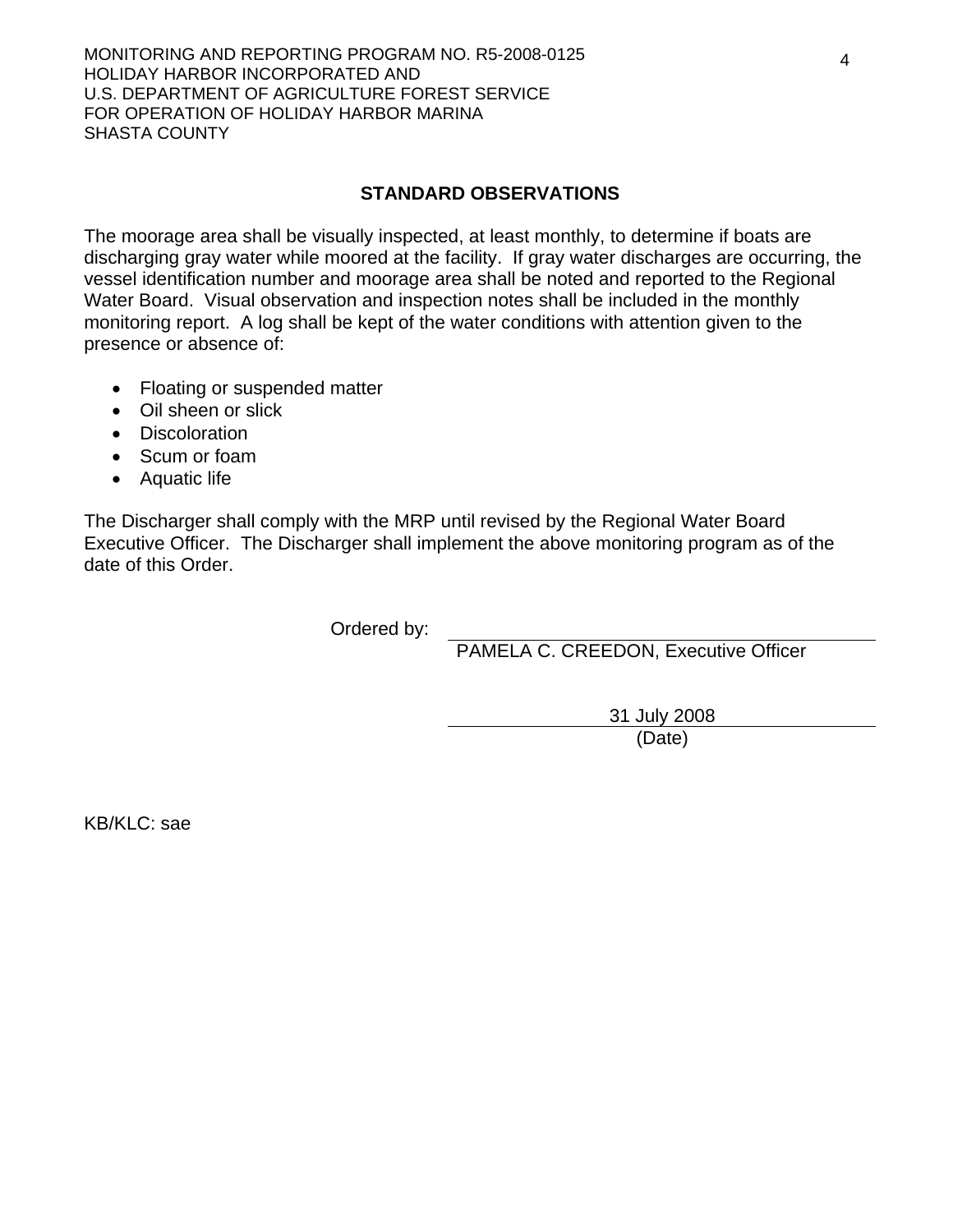#### INFORMATION SHEET

ORDER NO. R5-2008-0125 HOLIDAY HARBOR INCORPORATED AND U.S. DEPARTMENT OF AGRICULTURE FOREST SERVICE FOR OPERATION OF HOLIDAY HARBOR MARINA SHASTA COUNTY

On 24 January 1986, the Regional Water Board adopted Order No. 86-015 prescribing requirements for the discharge of domestic wastewater from Holiday Harbor Marina to septic tank leachfield systems. The marina operated under Order No. 86-015 until rescinded 6 August 1993 when Order No. 93-132 was adopted.

In September 2004, the U.S. Department of Agriculture Forest Service (Forest Service) issued Holiday Harbor Incorporated (facility) a 16-year special use permit for operating and maintaining Holiday Harbor Marina (marina) on approximately 67 acres along the McCloud River arm of Shasta Lake. No private land ownership is associated with the marina operations. During receding lake levels, the marina relocates within Bailey Cove to the Wintoon Campground Cove area.

On-water facilities include boat moorage, and a service dock with four fuel dispensers, two houseboat sewage pumpout stations, floating rest room facilities, general store, and a minor boat repair shop. Land-based facilities include a 27-unit Recreational Vehicle (RV) park with full services, public sanitary facilities, RV park manager's residence, one full-time residence, restaurant/store, and maintenance building/storage yard.

There are currently 450 commercial houseboat special use permits issued for Shasta Lake. The Forest Service has allocated 70 permits to Holiday Harbor Incorporated. The Forest Service has also issued 648 special use permits to private houseboats. Private houseboats may be moored at any marina on Shasta Lake. Currently moorage is available to 400 boats at Holiday Harbor Marina.

Houseboats are categorized by the Forest Service as Recreational Overnight Vessels (ROV). An ROV is defined as any watercraft that has dimensions of 31 feet by 12 feet and is designed for overnight occupancy on the water. The Whiskeytown-Shasta-Trinity National Recreation Area Management Guide states that any vessel meeting the definition of an ROV, used or stored on Shasta Lake more than 30 days per calendar year, must be authorized under the special use permit.

On 6 September 2001, the Regional Water Board adopted Resolution No. 05-01-211 authorizing the Executive Officer to enter into a memorandum of understanding with the Forest Service to eliminate gray water discharges from houseboats to Shasta Lake after 6 September 2006. In July 2007, the wastewater collection and disposal system at Holiday Harbor Marina was expanded to accommodate increased waste flow rates resulting from the capture of gray water.

Holiday Harbor Incorporated discharges varying quantities of domestic sewage, generated from houseboat pump outs. Peak wastewater flow rates occur during the summer months, and may peak at 7,500 gallons per day, but typically average about 3,800 gallons per day.